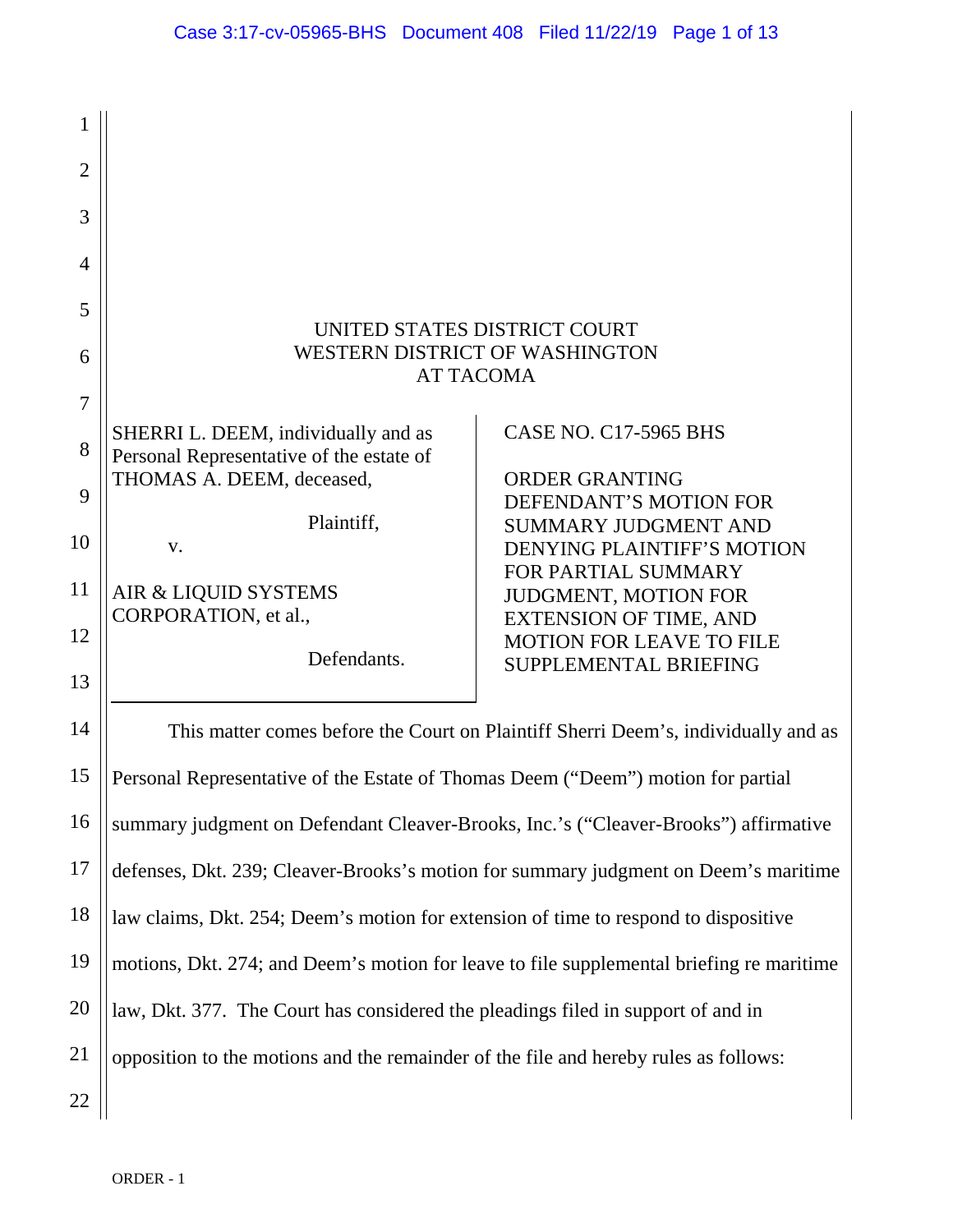# **I. PROCEDURAL HISTORY**

2 3 4 5 On November 20, 2017, Deem filed a complaint against Defendants Air & Liquid Systems Corporation, CBS Corporation, Crane Co., Foster-Wheeler Energy Corporation, General Electric Company, IMO Industries, Inc., and Warren Pumps, LLC. Dkt. 1 ("*Deem 1*").

6 7 8 9 10 11 12 13 On June 28, 2018, Deem filed a second complaint against Defendants Anchor/Darling Valve Company, BW/IP, Inc., Blackmer Pump Company, Clark-Reliance Corporation, Cleaver-Brooks, Crosby Valve, LLC, Flowserve Corporation, Flowserve US, Inc., FMC Corporation ("FMC"), Gardner Denver, Inc., Goulds Pumps, Inc., Grinnell, LLC, Hopeman Brothers, Inc., ITT, LLC, Ingersoll-Rand Company, Jerguson Gage & Valve, John Crane, Inc., McNally Industries, LLC ("McNalley"), Velan Valve Corp., Viad Corp., Viking Pump, Inc., Weir Valves & Controls USA, Inc., and The WM Powell Company. C18-5527-BHS, Dkt. 1 ("*Deem 2*").

14 15 16 17 18 On December 13, 2018, the Court granted in part and denied in part Deem's motion to consolidate the cases. Dkt. 52. The Court consolidated the cases through "disposition of summary judgment or such other time prior to trial as the Court deems appropriate" and denied the motion as to the request to consolidate them for trial. *Id.* at 2.

19 20 21 On April 25, 2019, the Court granted FMC and McNalley's motion for summary judgment concluding that Deem's claim for wrongful death under Washington law was barred by the statute of limitations. Dkt. 105. That same day, Clever-Brooks filed a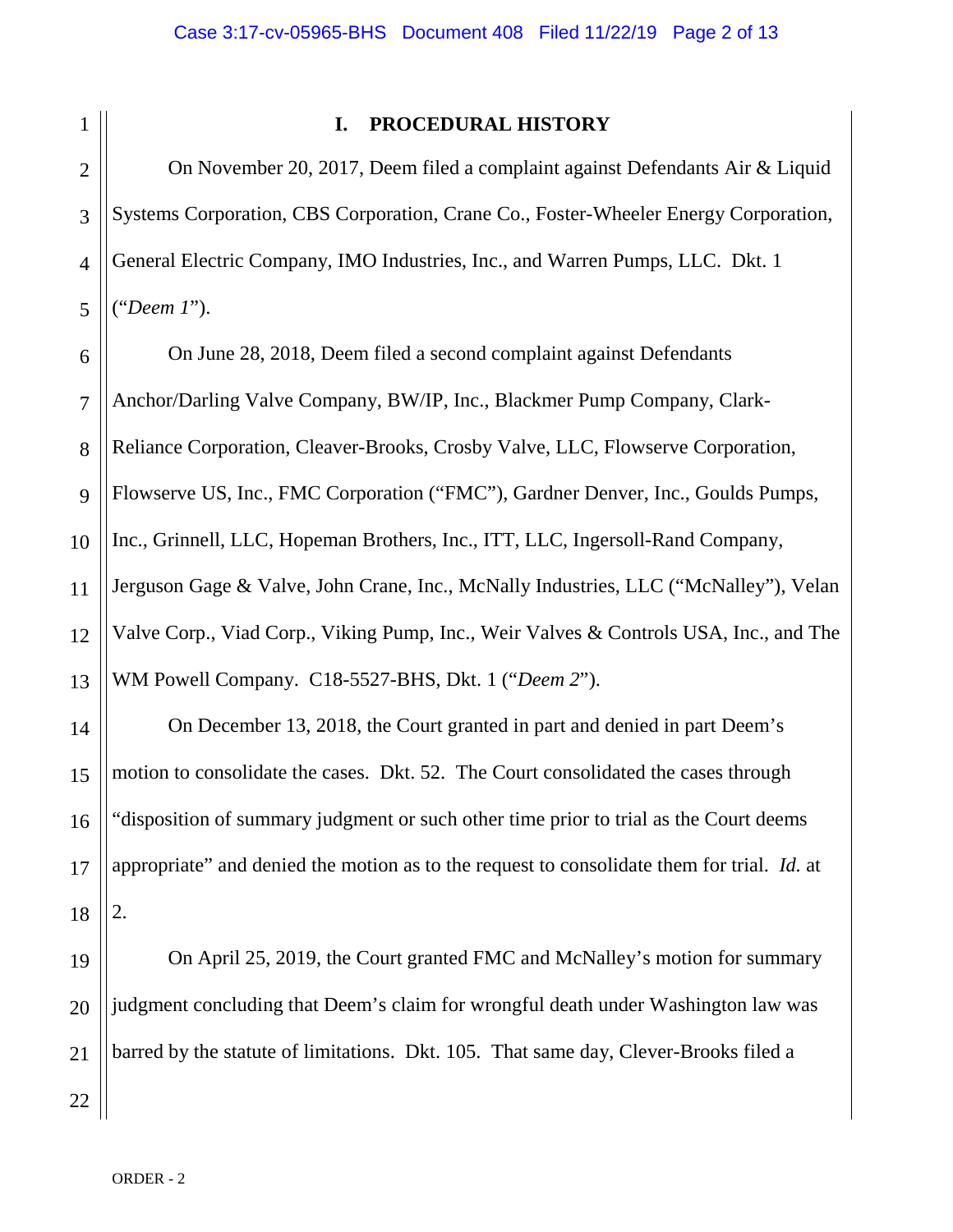## Case 3:17-cv-05965-BHS Document 408 Filed 11/22/19 Page 3 of 13

1 2 motion for summary judgment on the same issue. Dkt. 106. On June 10, 2019, the Court granted Clever-Brooks's motion. Dkt. 185.

| 3 <sup>1</sup> | On July 11, 2019, Deem filed a motion for partial summary judgment on some of                     |  |
|----------------|---------------------------------------------------------------------------------------------------|--|
|                | Clever-Brooks's affirmative defenses, Dkt. 239, and Clever-Brooks filed a motion for              |  |
|                | 5    summary judgment on Deem's maritime law claims, Dkt. 254. On July 24, 2019, Deem             |  |
|                | 6    filed a motion for extension of time to respond to Clever-Brooks's motion. Dkt. 274. On      |  |
|                | 7 $\parallel$ July 29, 2019, the parties responded to the dispositive motions. Dkts. 289, 297. On |  |
| 8 <sup>1</sup> | August 2, 2019, Clever-Brooks replied. Dkt. 328.                                                  |  |

9 10 11 12 13 On August 6, 2019, the Court granted Deem's motion to apply maritime law and granted Deem leave to file an amended complaint to clarify her claims. Dkt. 331. On August 16, 2019, Deem filed amended complaints in both cases. *Deem 1*, Dkt. 341; *Deem 2*, Dkt. 92. On August 19, 2019, the Court struck the amended complaint in *Deem 1* because only *Deem 2* defendants moved to dismiss her complaint. Dkt. 341.

14 On August 30, 2019, Deem filed a motion for leave to file supplemental briefing re maritime law. Dkt. 377. On September 16, 2019, Clever-Brooks responded. Dkt. 393. Deem did not reply.

# **A. Deem's Witnesses**

# **II. FACTUAL BACKGROUND[1](#page-2-0)**

Thomas Deem ("Mr. Deem") worked at Puget Sound Naval Shipyard ("PSNS") from February 7, 1974 until February 22, 1981. He began as an apprentice marine

<span id="page-2-0"></span>22

<sup>&</sup>lt;sup>1</sup> The facts in this case are undisputed.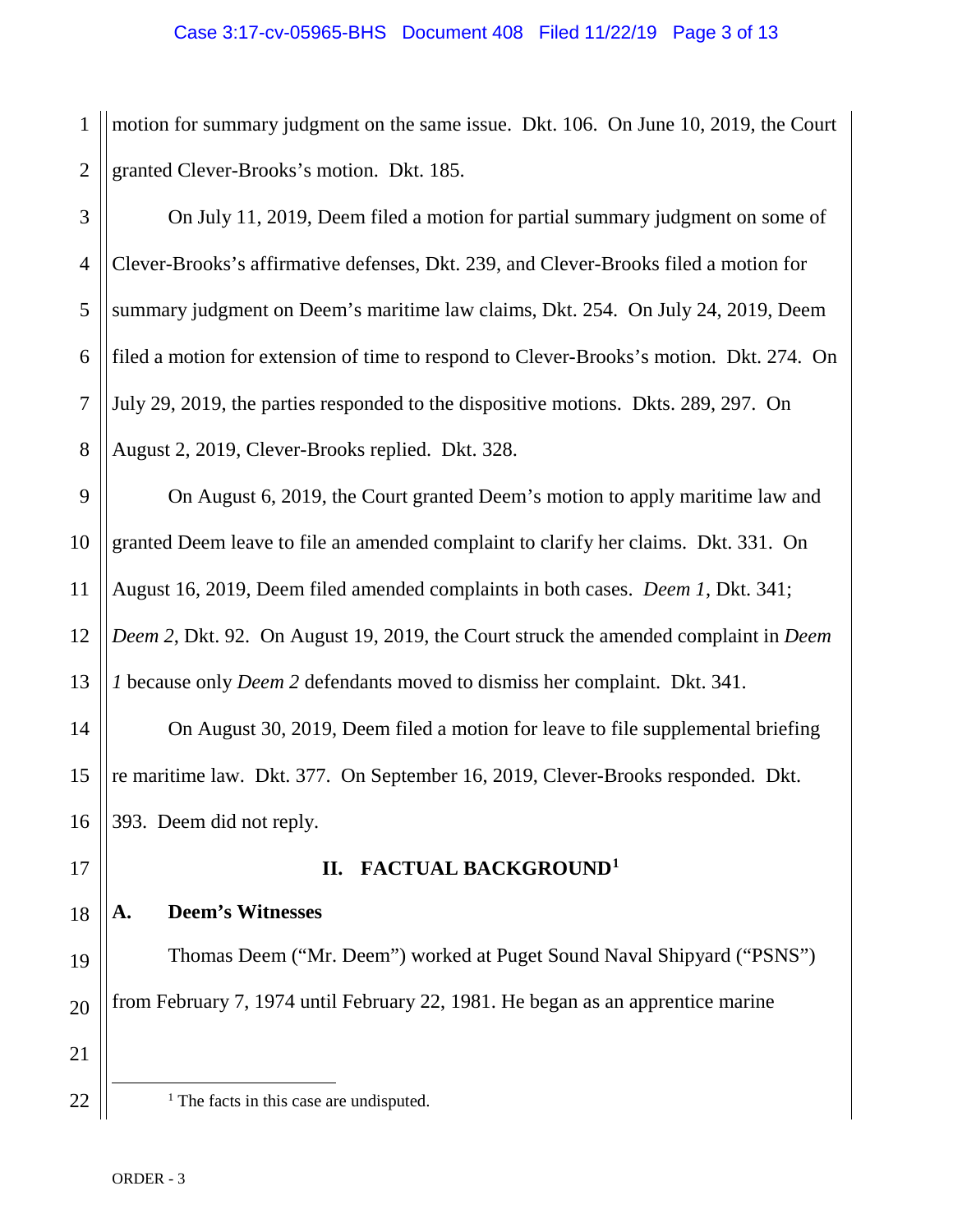### Case 3:17-cv-05965-BHS Document 408 Filed 11/22/19 Page 4 of 13

1 2 3 4 machinist in the outside machine shop (Shop 38). In February 1978, he completed the apprentice program and was promoted to machinist in Shop 38. He continued as a marine machinist at PSNS until February 22, 1981, when he was transferred to the U.S. Navy's Trident Refit Facility in Bremerton, Washington.

5 6 7 8 9 10 11 12 13 14 Deem submitted the testimony of Mr. Deem's coworkers, David Wingo, Jr. ("Wingo") and Lawrence Foster ("Foster"). Wingo first met Mr. Deem when he started his Marine Machinist apprenticeship at the PSNS in July of 1974. Mr. Deem was six months ahead of Wingo, but Wingo worked in the same areas as Mr. Deem throughout the apprentice program. The apprentice program lasted four years. Two years of the apprentice program was spent in the shop "which covered all the machine sections, plus we had a bench section where we rebuilt pumps and valves." Dkt. 298-1 at 44. The other two years were spent performing hands-on training aboard ships and submarines during overhauls. Both Wingo and Mr. Deem continued to work as Marine Machinists aboard ships after graduating from the apprentice program.

15 16 17 18 19 20 Wingo explained that a Marine Machinist "does everything that has to do with making ships or submarines go through the water." *Id*. at 43. Machinists were typically assigned to engine rooms, boiler rooms, and auxiliary spaces performing maintenance on valves, pumps, catapults, distilling plants, turbines, compressors, and steam traps. Some of the ships Wingo recalled working aboard with Mr. Deem at PSNS include: USS Kitty Hawk, USS Constellation, USS Truxton, USS Bainbridge, and USS Enterprise.

21 22 Similarly, Foster worked for the Navy with Mr. Deem. Foster began working at PSNS in 1973 as a sheet metal shop helper and entered the Marine Machinist apprentice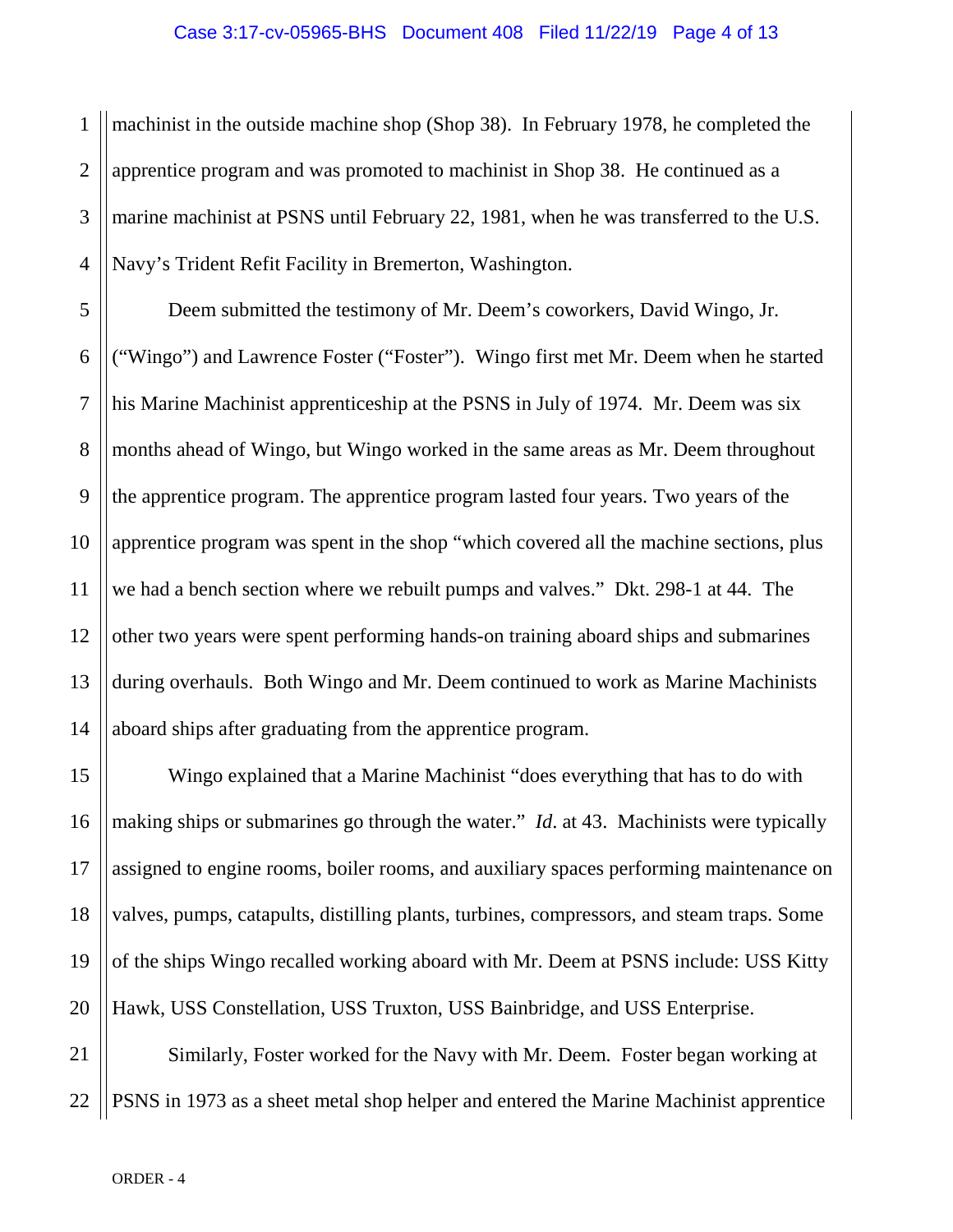## Case 3:17-cv-05965-BHS Document 408 Filed 11/22/19 Page 5 of 13

1 2 3 4 5 6 program soon after. Foster was in the same apprentice class with Mr. Deem and worked with Mr. Deem "maybe every other month or so during the apprenticeship." Foster asserted that approximately half the machinists' time was spent working with Shop 38 on ships, and half was spent working with Shop 31 in the shop. Foster and Mr. Deem worked exclusively out of Shop 38 and continued working on the same crew once they completed the apprentice program in 1977.

7 8 9 10 11 12 13 14 Foster explained that Marine Machinists are responsible for removing and repairing mechanical equipment on-board ships, including valves, pumps, air compressors, and turbines. They were typically assigned to the machinery spaces, "where the power of the ship comes from, where the turbines are at, generators and the main equipment for propulsion." Dkt. 298-1 at 124. The machinery spaces were full of dust from all the various trades working on the different equipment. Some of the ships Foster recalled working aboard with Mr. Deem include: USS Kitty Hawk, USS Constellation, USS Bainbridge, USS Truxton, and USS Enterprise.

15 16 17 18 19 20 21 Distilling plants, or evaporators, make fresh water out of salt water on board ships. Machinists pulled the covers off distilling plants, repaired or replaced valves, and descaled the distilling plants. The distilling plants at PSNS were insulated because of condensation issues. Although Wingo was never present when the insulation was removed from distilling plants, the insulators never got all the insulation off. The machinist then had to disturb some of the remaining insulation residue, which created visible dust they breathed.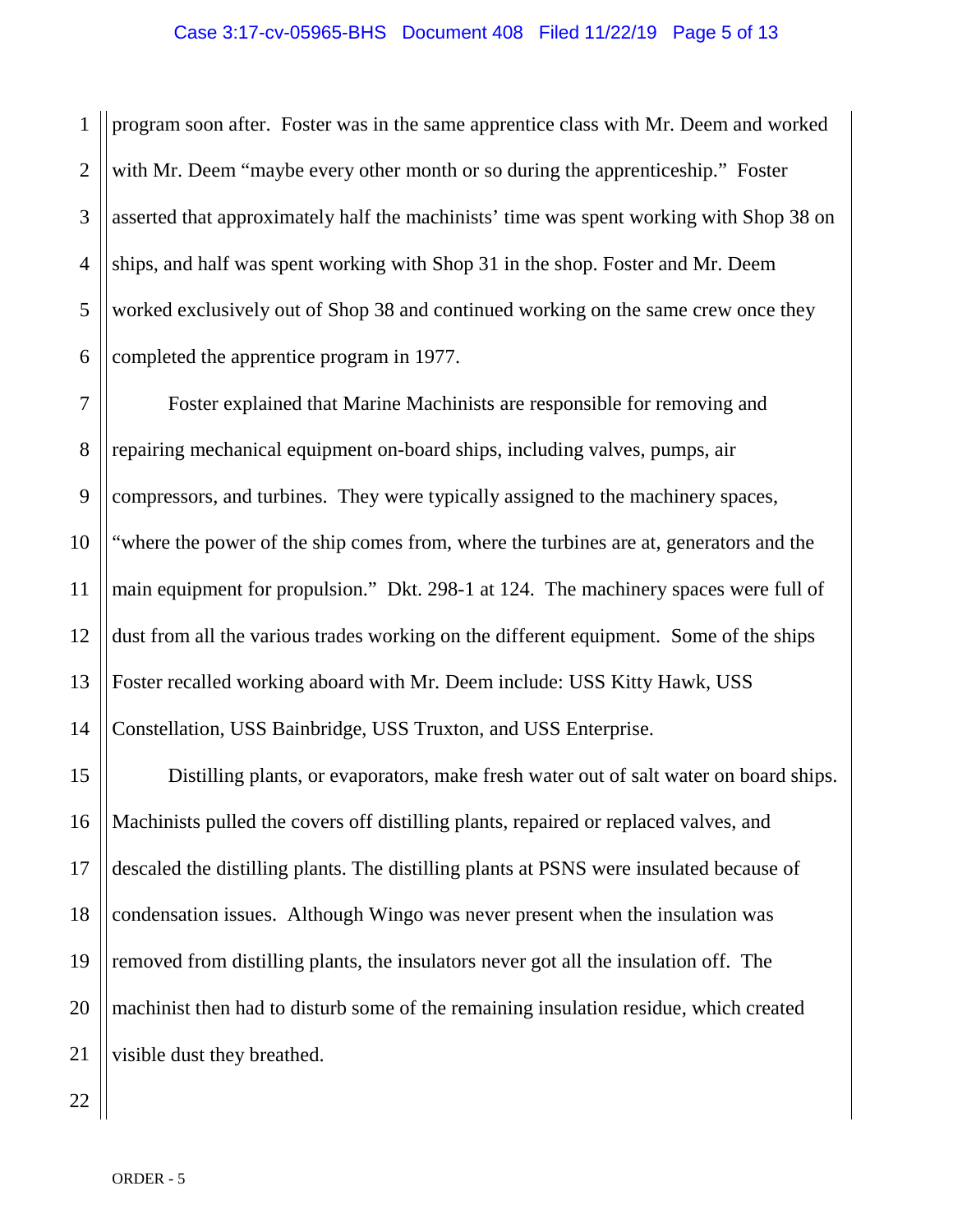### Case 3:17-cv-05965-BHS Document 408 Filed 11/22/19 Page 6 of 13

1 2 3 4 5 6 7 8 9 Machinists also had to remove old flange gaskets from the distilling plants using a scraper and wire brush. Removing old gaskets created visible dust in the air that the machinists breathed. Once the old gasket material was off, machinists manufactured new gaskets. Cutting the new gasket material created "light dust flying, you know, coming off from it." Dkt. 298-1 at 48. Wingo recalled working on distilling plants manufactured by Cleaver-Brooks. He declared that Mr. Deem performed similar maintenance on distilling plants because "[t]hat was part of our trade. Plus it was also part of the apprenticeship program, too." *Id.* at 58. Wingo, however, could not recall any particular brand of equipment that he and Mr. Deem worked on together. *Id.* at 70–71.

10

## **B. Deem's Experts**

11 12 13 14 15 16 17 18 19 20 21 Captain Arnold Moore is an expert in maintenance practices and conditions aboard Navy ships, as well as work practices in naval shipyards. Captain Moore analyzed the list of ships that Mr. Deem worked on while at PSNS and, based on ship records, confirmed that equipment manufactured by Cleaver-Brooks was aboard many of those ships, including the USS Kitty Hawk and USS Enterprise. He opined that "[i]t is likely these plants utilized compressed asbestos gaskets to seal access opening covers and to seal flanges for low pressure steam piping attached to these units." Dkt. 298-1 at 27. He also opined that "Mr. Deem worked in spaces where other workers were removing asbestos insulation from 1974 until 1978. [Mr. Deem] likely worked in spaces where he and other workers were removing and replacing asbestos packing and gaskets for the entire time he worked as a machinist from 1974 through February 1981." *Id.* at 8. Even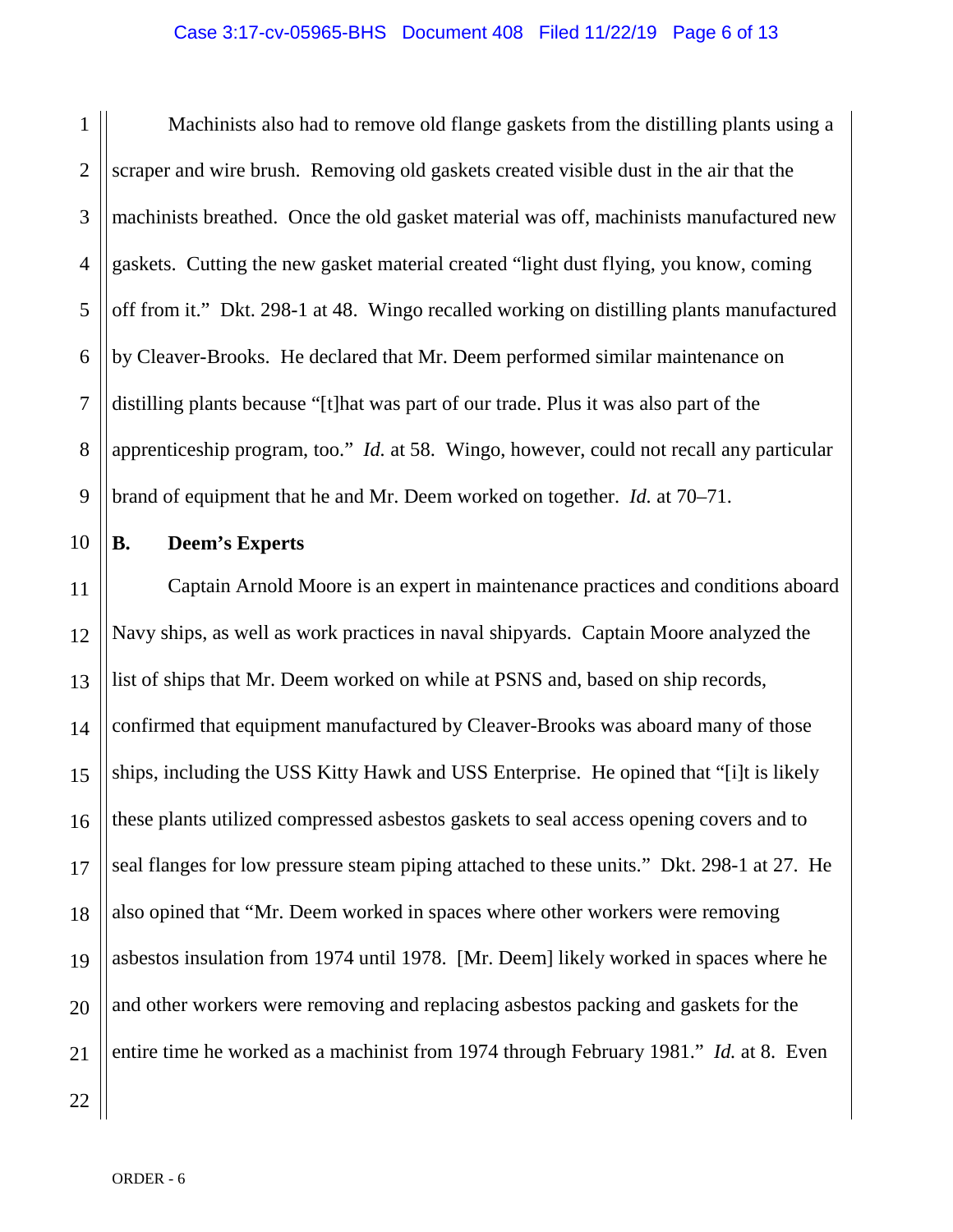1 2 though Captain Moore gave this opinion, he conceded that the opinion was based on Wingo and Foster's testimony. Dkt. 255-1 at 50.

3 4 5 6 7 Deem retained Dr. Edwin Holstein as a medical expert. Dr. Holstein reviewed Wingo and Foster's testimony and Captain Moore's report. Based on that evidence, Dr. Holstein opines that "Mr. Deem experienced innumerable exposures to asbestos, which cumulatively constituted the direct and sole cause of his malignant mesothelioma." Dkt. 298-1 at 198.

## **III. DISCUSSION**

# 9

10

11

12

13

14

8

# **A. Deem's Non-Dispositive Motions**

Deem moves the Court for an extension of time to respond to numerous motions for summary judgment, including Clever-Brooks's motion, Dkt. 274, and for leave to file supplemental briefing re maritime law, Dkt. 377. First, the Court denies the motion for an extension of time as to Clever-Brooks because Deem filed a timely response. *See* Dkt. 297.

15 16 17 18 19 20 21 Second, Clever-Brooks specifically informed Deem that it was moving for summary judgment on any possible maritime claim in Deem's complaint even though Deem's motion to apply maritime law was pending before the Court. Dkt. 254 at 1, n.1. Although most of the relevant dispositive motions were unclear on the issue of causation under maritime law or Washington law, Clever-Brooks's motion was explicitly clear that it was brought under maritime law because the Court has dismissed Deem's claims against it under Washington law as barred by the statute of limitations. Moreover, Deem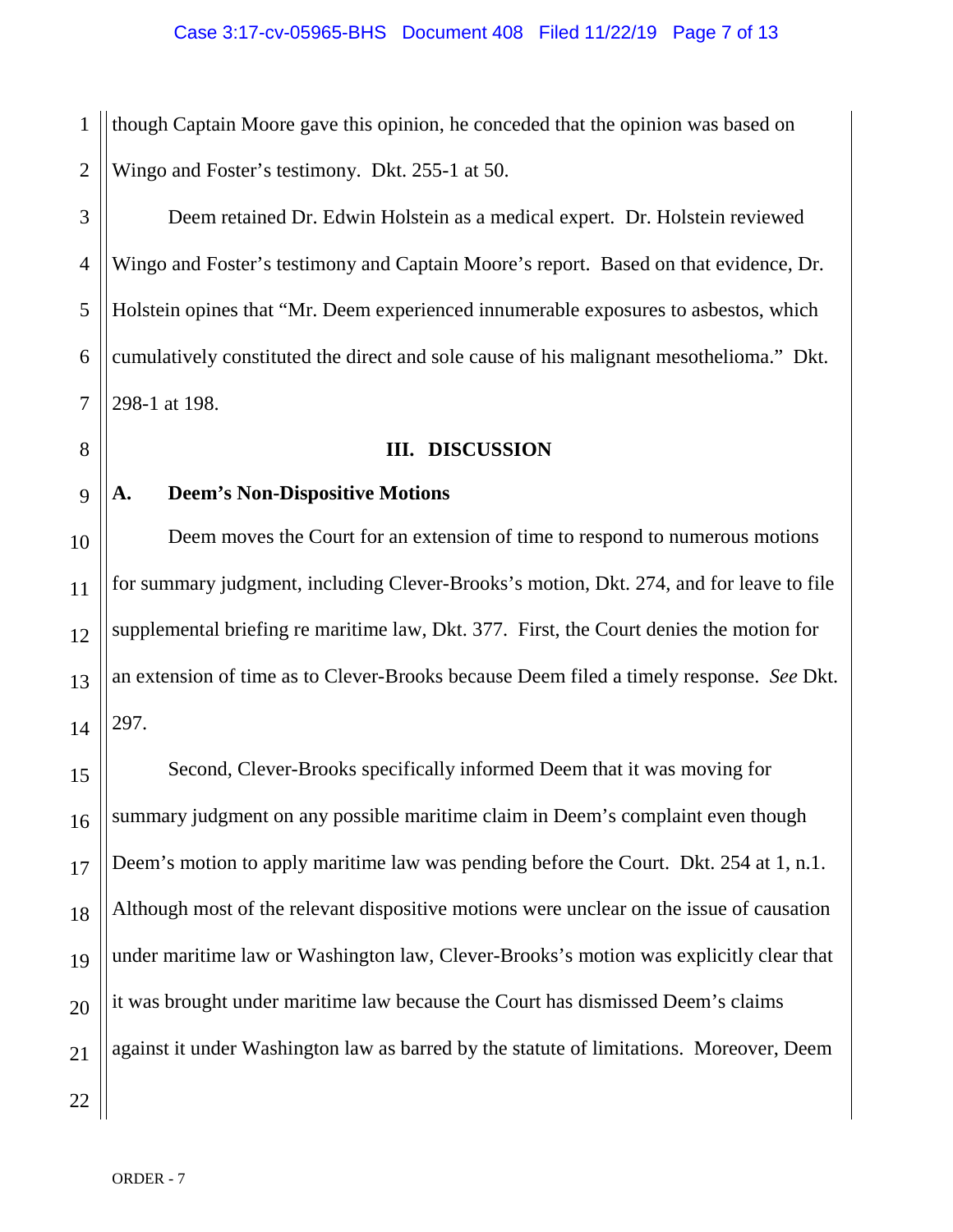1 2 specifically responded to Clever-Brooks's arguments under maritime law. *See* Dkt. 297. Therefore, the Court denies Deem's motion for leave as to Clever-Brooks.

**B. Summary Judgment** 

3

4

**1. Standard**

5 6 7 8 9 10 11 12 13 14 15 16 17 18 19 Summary judgment is proper only if the pleadings, the discovery and disclosure materials on file, and any affidavits show that there is no genuine issue as to any material fact and that the movant is entitled to judgment as a matter of law. Fed. R. Civ. P. 56(c). The moving party is entitled to judgment as a matter of law when the nonmoving party fails to make a sufficient showing on an essential element of a claim in the case on which the nonmoving party has the burden of proof. *Celotex Corp. v. Catrett*, 477 U.S. 317, 323 (1986). There is no genuine issue of fact for trial where the record, taken as a whole, could not lead a rational trier of fact to find for the nonmoving party. *Matsushita Elec. Indus. Co. v. Zenith Radio Corp*., 475 U.S. 574, 586 (1986) (nonmoving party must present specific, significant probative evidence, not simply "some metaphysical doubt"). *See also* Fed. R. Civ. P. 56(e). Conversely, a genuine dispute over a material fact exists if there is sufficient evidence supporting the claimed factual dispute, requiring a judge or jury to resolve the differing versions of the truth. *Anderson v. Liberty Lobby, Inc*., 477 U.S. 242, 253 (1986); *T.W. Elec. Serv., Inc. v. Pac. Elec. Contractors Ass'n*, 809 F.2d 626, 630 (9th Cir. 1987).

20 21 22 The determination of the existence of a material fact is often a close question. The Court must consider the substantive evidentiary burden that the nonmoving party must meet at trial—e.g., a preponderance of the evidence in most civil cases. *Anderson*, 477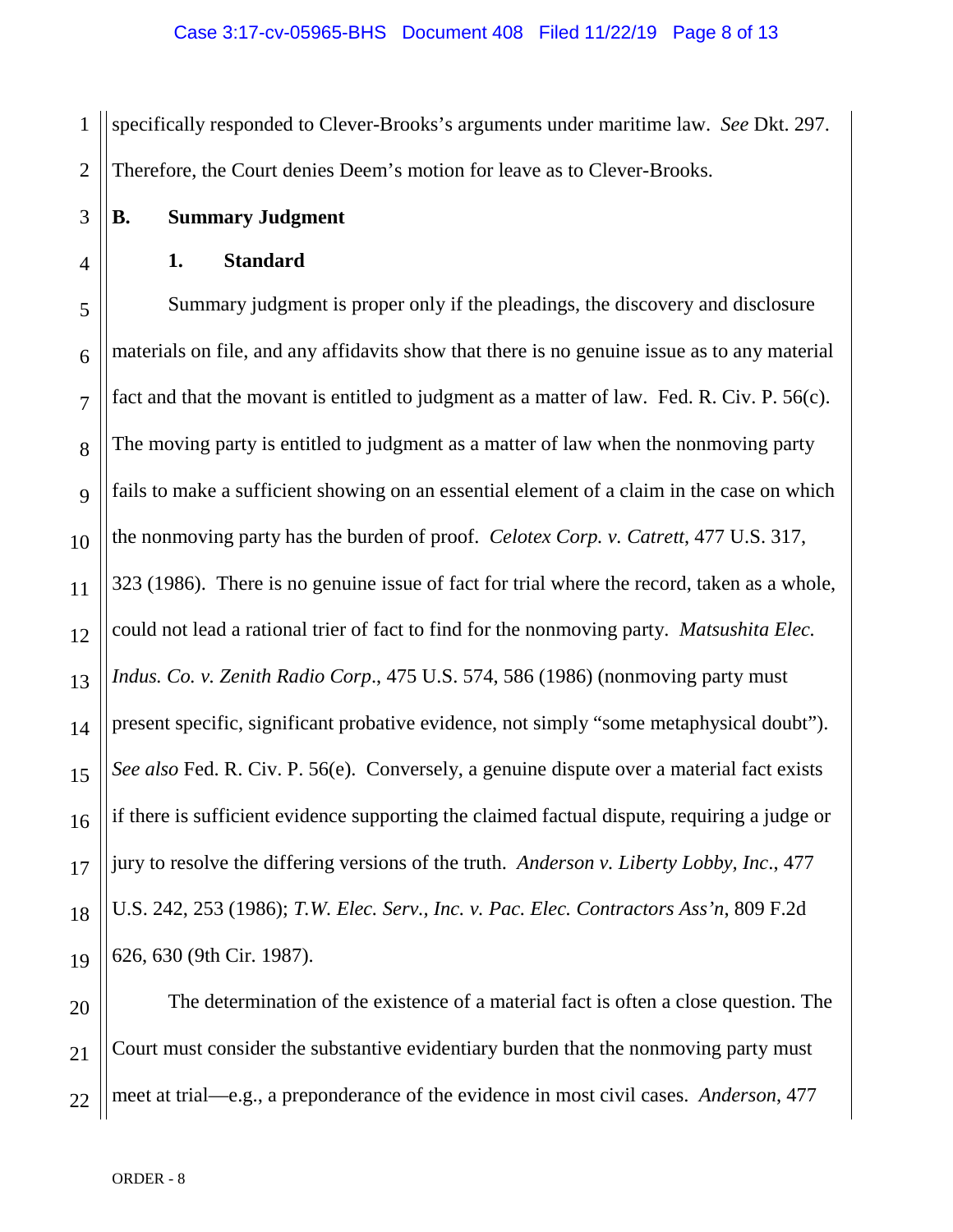1 2 3 4 5 6 7 8 U.S. at 254; *T.W. Elec. Serv., Inc*., 809 F.2d at 630. The Court must resolve any factual issues of controversy in favor of the nonmoving party only when the facts specifically attested by that party contradict facts specifically attested by the moving party. The nonmoving party may not merely state that it will discredit the moving party's evidence at trial, in the hopes that evidence can be developed at trial to support the claim. *T.W. Elec. Serv., Inc*., 809 F.2d at 630 (relying on *Anderson*, 477 U.S. at 255). Conclusory, nonspecific statements in affidavits are not sufficient, and missing facts will not be presumed. *Lujan v. Nat'l Wildlife Fed'n*, 497 U.S. 871, 888–89 (1990).

9

10

11

12

## **2. Clever-Brooks's Motion**

The parties dispute the standard for causation and the application of the proper standard to the facts of this case.

## **a. Causation Standard**

13 14 15 16 17 18 19 20 21 22 Under maritime law, Deem must show that Mr. Deem "was actually exposed to asbestos-containing materials that [were] installed by [Clever-Brooks] and that such exposure was a substantial contributing factor in causing his injuries." *McIndoe v. Huntington Ingalls Inc.*, 817 F.3d 1170, 1174 (9th Cir. 2016) (citing *Lindstrom v. A–C Prod. Liab. Tr.*, 424 F.3d 488, 492 (6th Cir. 2005)). "Absent direct evidence of causation, a party may satisfy the substantial-factor test by demonstrating that the injured person had substantial exposure to the relevant asbestos for a substantial period of time." *Id.* (citing *Lindstrom*, 424 F.3d at 492); *see also Menne v. Celotex Corp.*, 861 F.2d 1453, 1462 (10th Cir. 1988) ("More significant under traditional causation tests than the question of mere exposure to [asbestos-containing] products is whether the exposure was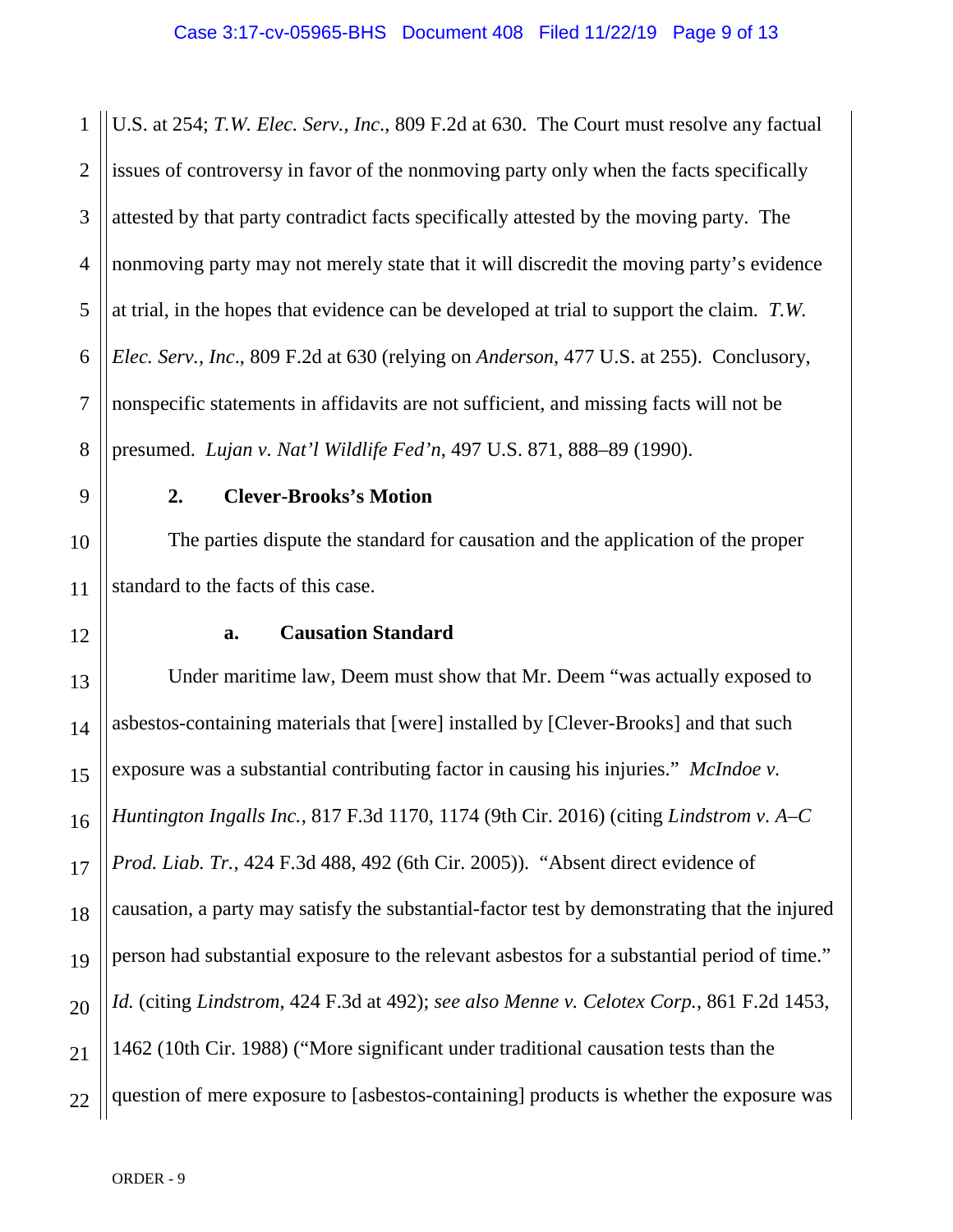1 2 3 4 5 sufficiently sustained (or frequent) and intense to constitute a proximate cause of [the plaintiff's] mesothelioma."). "Evidence of only minimal exposure to asbestos is insufficient; there must be 'a high enough level of exposure that an inference that the asbestos was a substantial factor in the injury is more than conjectural.'" *McIndoe*, 817 F.3d at 1176 (quoting *Lindstrom*, 424 F.3d at 492).

6 7 8 9 10 11 12 13 14 15 16 Although this is well-settled law, Deem contends that this is an improper "heightened" standard by misrepresenting certain authorities and citing state authorities addressing the issue of causation. First, Deem contends that the "gravamen of *McIndoe*, of which [Clever-Brooks] does not inform this Court, is simply that it rejected the 'every exposure' theory." Dkt. 297 at 10. While it is true that *McIndoe* rejected the theory that every exposure to asbestos above a threshold level must be a substantial factor in the alleged injury, the court did so under the maritime causation standard. 817 F.3d at 1176– 78. In other words, the *McIndoe* court first set forth the applicable standard, and then it rejected the plaintiffs' evidence under that standard. Therefore, the Court considers *McIndoe* binding precedent on (1) the applicable causation standard and (2) whether an expert opinion based on the "every exposure" theory is sufficient to meet that standard.

17 18 19 20 21 22 Next, Deem argues that the "requirement to prove a substantial factor exposure in Washington is not onerous." Dkt. 297 at 10. Deem's counsel are well aware that the standard under maritime law is different from the standard under Washington law because they filed a contemporaneous motion in a related case faulting the Court for failing to recognize this distinction. *See Yaw v. Air & Liquid Sys. Corp.*, C18-5405 BHS, Dkt. 266 at 6 ("the Court did not distinguish whether it was ruling under state or maritime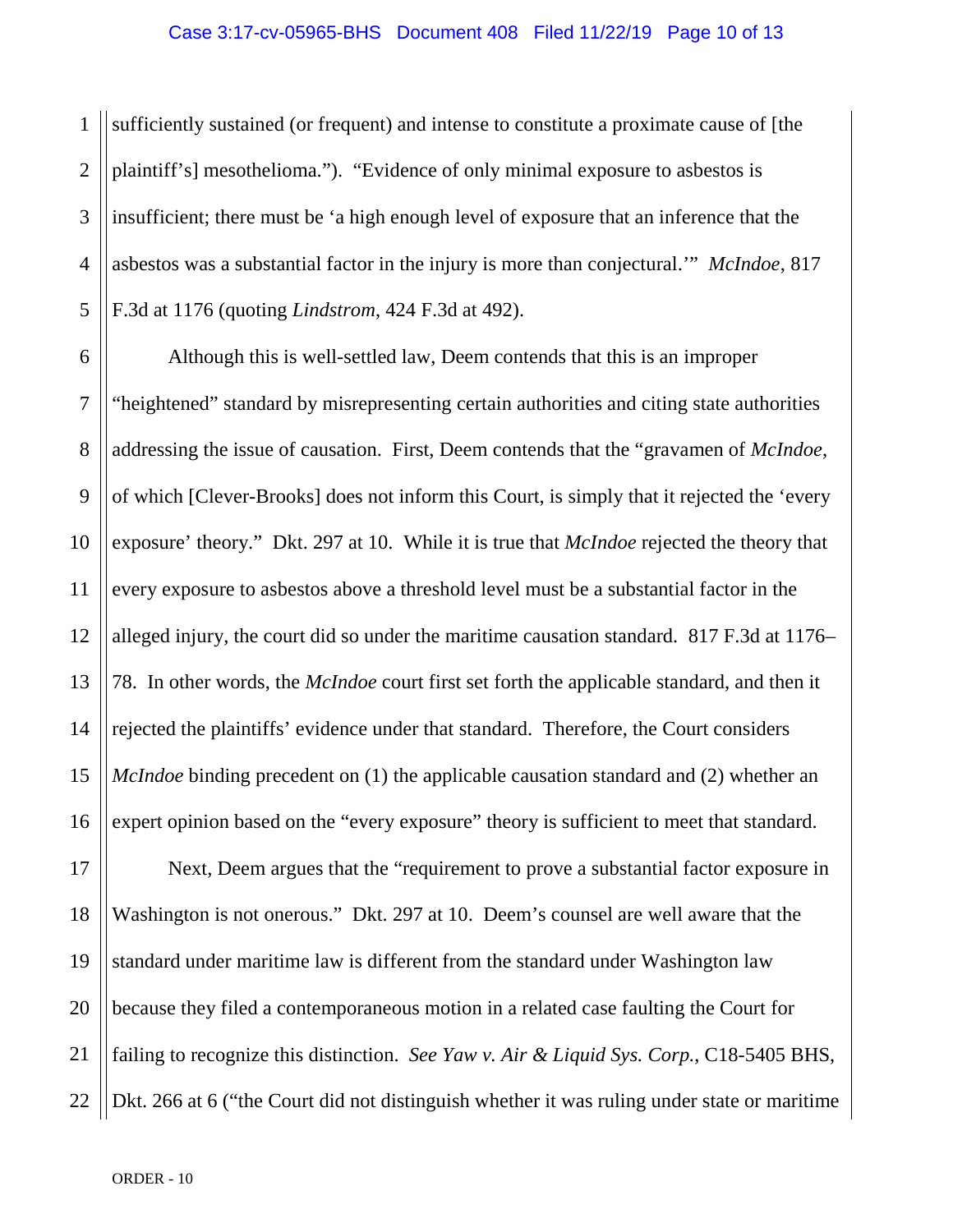1 2 3 4 law, a critical distinction given the differing causation standards."). Regardless of this potential misrepresentation, the Court need not provide much discussion to reject Deem's reliance on Washington authorities because those authorities are irrelevant to Deem's claims under maritime law.

5 6 7 8 9 10 11 12 13 Deem also argues that she may rely on direct or circumstantial evidence to establish causation. Dkt. 297 at 11–12. The Court agrees, but it rejects Deem's cites to *In re Hawaii Fed. Asbestos Cases*, 734 F. Supp. 1563, 1572 (D. Haw. 1990) and *Morgan v. Aurora Pump Co.*, 159 Wn. App. 724, 729 (2011) because those decisions relied on Hawaii law and Washington law, respectively. Instead, under maritime law, if Deem relies on circumstantial evidence to establish causation, she "may satisfy the substantialfactor test by demonstrating that the injured person had substantial exposure to the relevant asbestos for a substantial period of time." *McIndoe*, 817 F.3d at 1174 (citing *Lindstrom*, 424 F.3d at 492).

With the proper standard set forth herein, the Court will turn to the evidence that Deem has submitted.

14

15

16

# **b. Evidence**

17 18 19 20 21 22 In this case, Deem fails to meet her burden. Deem has no direct evidence of Mr. Deem's exposure to a Clever-Brooks product let alone a Clever-Brooks product that contained asbestos. Thus, she must rely on circumstantial evidence. At most, Wingo and Foster place Mr. Deem aboard the USS Kitty Hawk and USS Enterprise during the period that they worked with Mr. Deem and declare that machinists sometimes worked on distillers that could have contained asbestos. Such evidence is insufficient to establish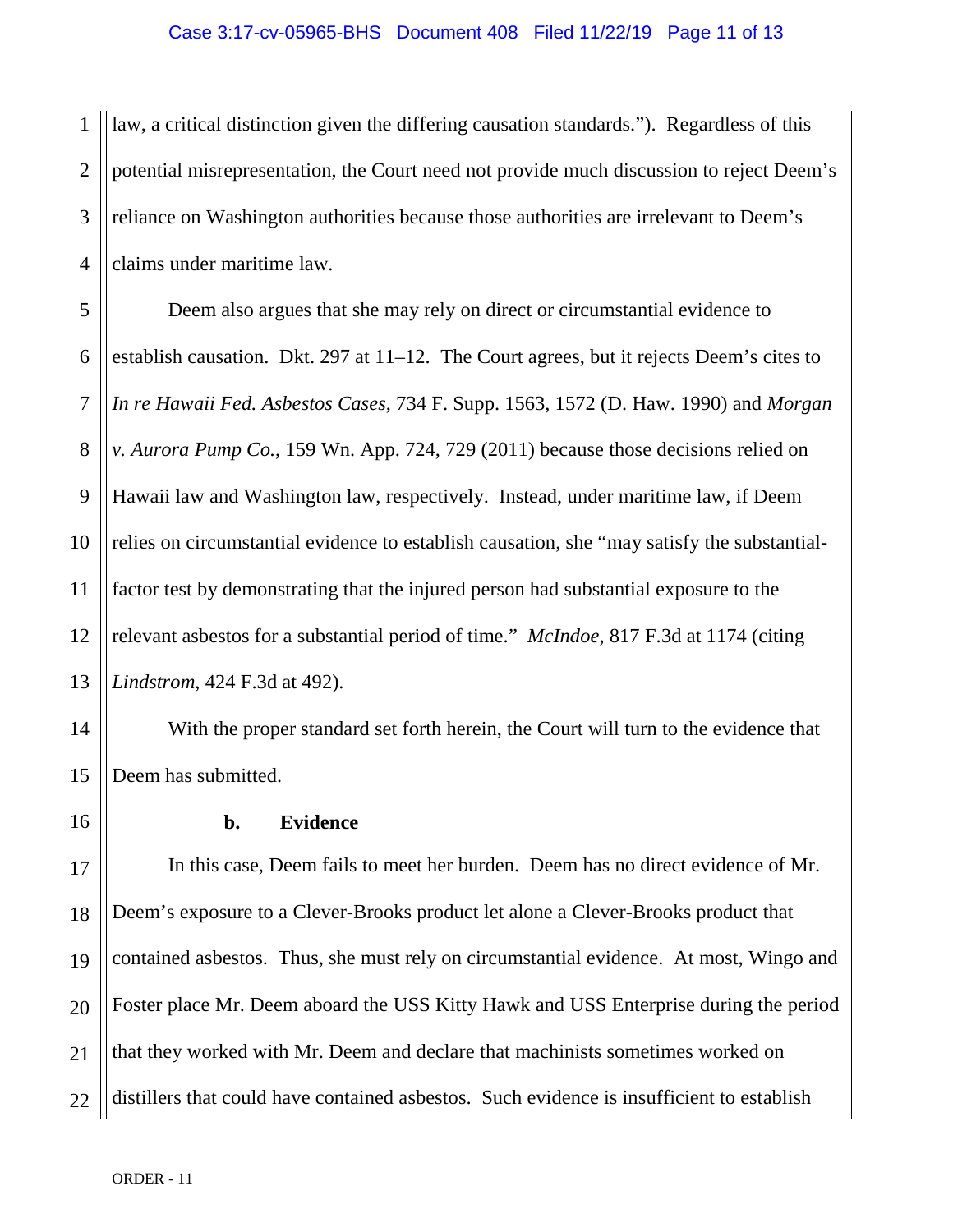1 2 3 4 5 6 7 8 "substantial exposure to the relevant asbestos for a substantial period of time." *McIndoe*, 817 F.3d at 1174 (citing *Lindstrom*, 424 F.3d at 492). In fact, Deem's fact witnesses fail to establish that Clever-Brooks's products were present at Mr. Deem's workplace, which even falls short of what other courts have found to be insufficient evidence. *See, e.g.*, *Lindstrom*, 424 F.3d at 492 ("a mere showing that defendant's product was present somewhere at plaintiff's place of work is insufficient."). Therefore, the Court concludes that Deem has failed submit sufficient factual evidence to create material questions of fact.

9 10 11 12 13 14 15 16 17 18 19 20 21 Although this should end the inquiry, Deem attempts to establish her factual requirements with the testimony of her experts. For example, Captain Moore contends that "Mr. Deem worked in spaces where other workers were removing asbestos insulation from 1974 until 1978. [Mr. Deem] likely worked in spaces where he and other workers were removing and replacing asbestos packing and gaskets for the entire time he worked as a machinist from 1974 through February 1981." Dkt. 298-1 at 8. Even if this were true, which Deem fails to establish with actual facts, Captain Moore fails to show that these employees were removing and replacing packing and gaskets in Clever-Brooks's products. Thus, Captain Moore's opinion can be easily rejected for numerous reasons. That leaves Dr. Holstein's opinion that "Mr. Deem experienced innumerable exposures to asbestos, which cumulatively constituted the direct and sole cause of his malignant mesothelioma." Dkt. 298-1 at 198. Again, this may well be true, but it is ultimately only speculation to assert that the innumerable exposures were from Clever-